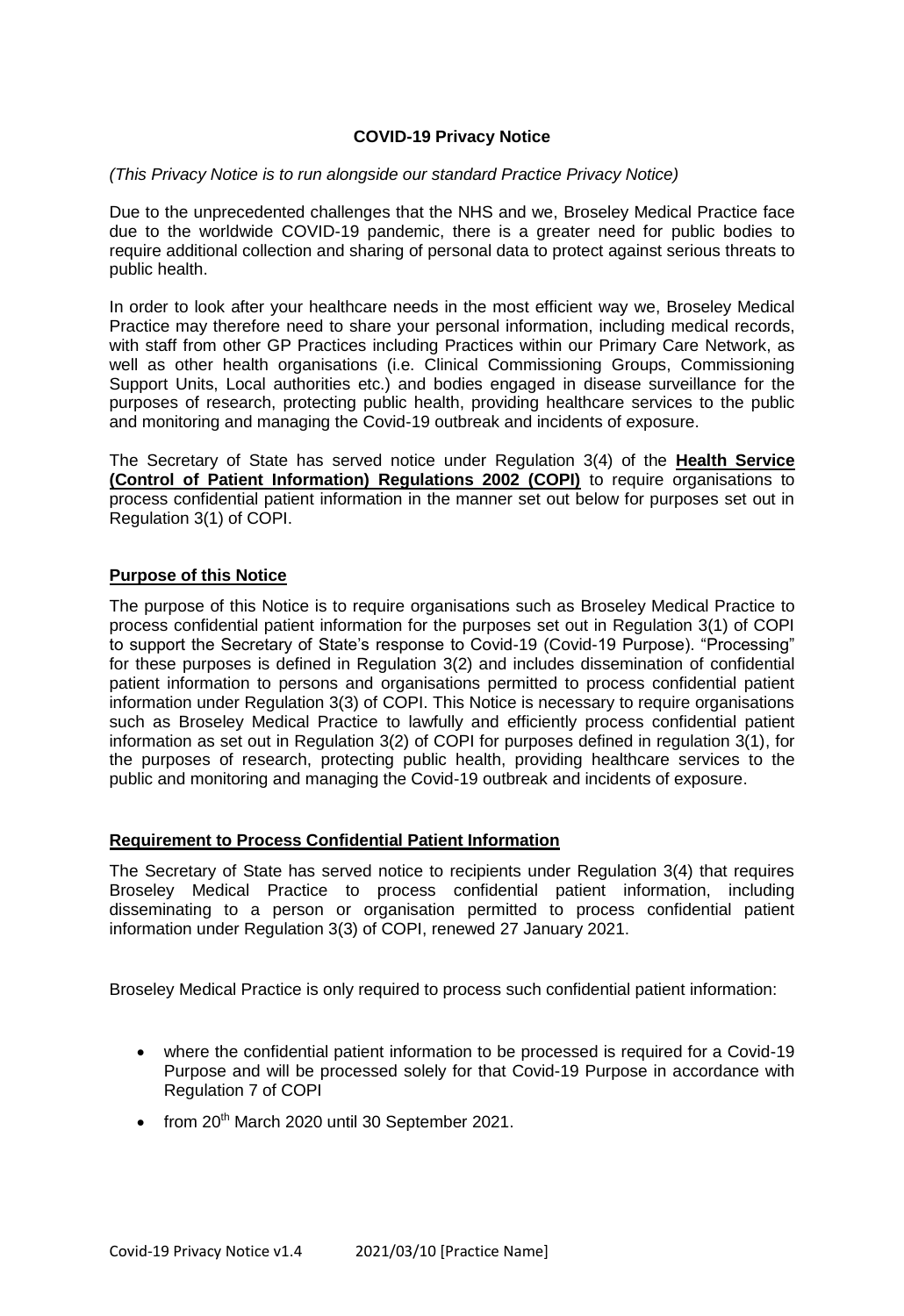# **Covid-19 Purpose**.

A Covid-19 Purpose includes but is not limited to the following:

- understanding Covid-19 and risks to public health, trends in Covid-19 and such risks, and controlling and preventing the spread of Covid-19 and such risks
- identifying and understanding information about patients or potential patients with or at risk of Covid-19, information about incidents of patient exposure to Covid-19 and the management of patients with or at risk of Covid-19 including: locating, contacting, screening, flagging and monitoring such patients and collecting information about and providing services in relation to testing, diagnosis, self-isolation, fitness to work, treatment, medical and social interventions and recovery from Covid-19
- understanding information about patient access to health services and adult social care services and the need for wider care of patients and vulnerable groups as a direct or indirect result of Covid-19 and the availability and capacity of those services or that care
- monitoring and managing the response to Covid-19 by health and social care bodies and the Government including providing information to the public about Covid-19 and its effectiveness and information about capacity, medicines, equipment, supplies, services and the workforce within the health services and adult social care services
- delivering services to patients, clinicians, the health services and adult social care the provision of information, fit notes and the provision of health care and adult social services workforce and the public about and in connection with Covid-19, including care services
- research and planning in relation to Covid-19.

# **Recording of processing**

A record will be kept by Broseley Medical Practice of all data processed under this Notice.

#### **Sending Public Health Messages**

 Data protection and electronic communication laws will not stop Broseley Medical Practice from sending public health messages to you, either by phone, text or email as these messages are not direct marketing.

#### **Digital Consultations**

 It may also be necessary, where the latest technology allows Broseley Medical Practice to do so, to use your information and health data to facilitate digital consultations and diagnoses and we will always do this with your security in mind.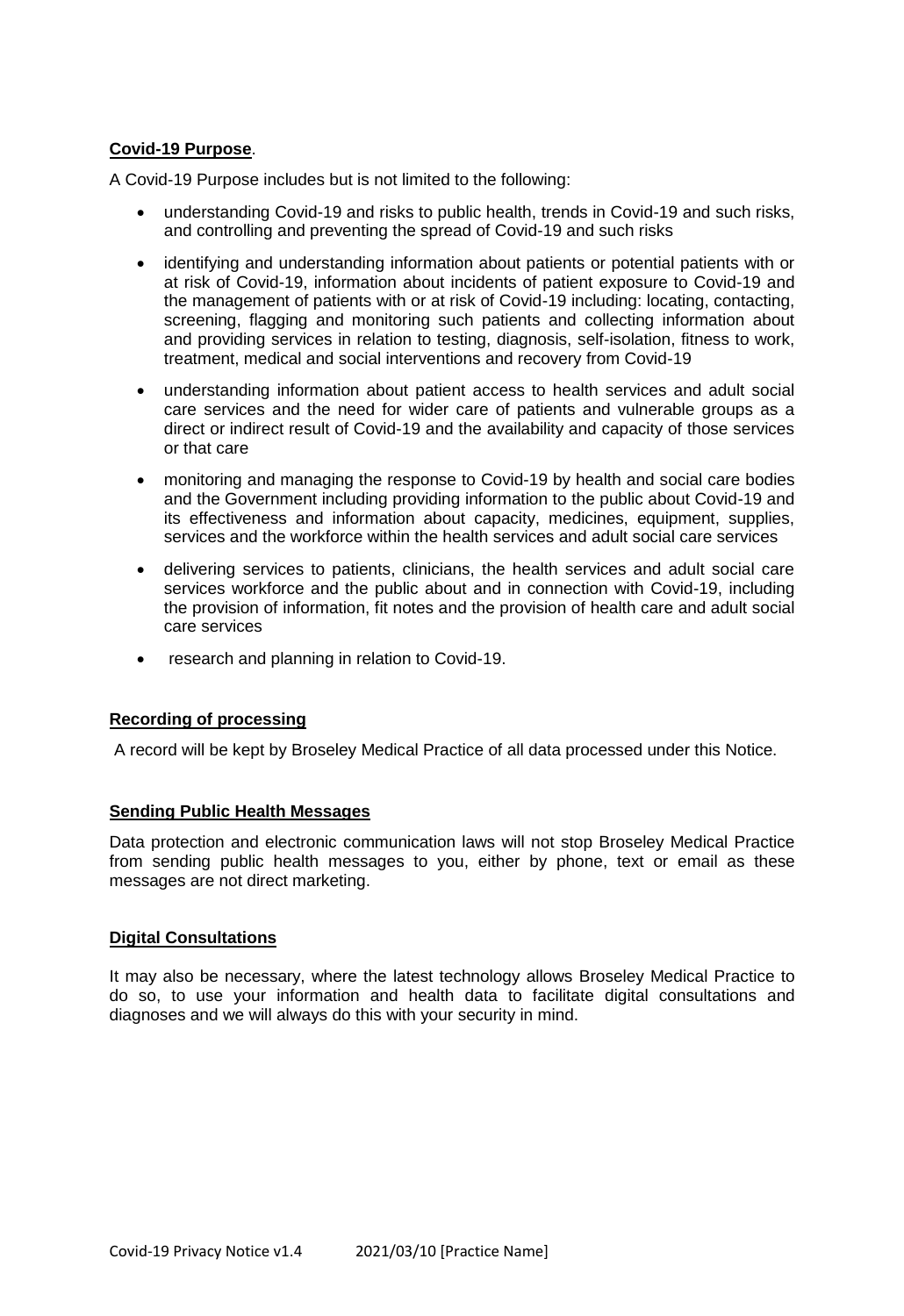## **Research and Pandemic Planning**

 The Secretary of State has directed NHS Digital to collect, process and analyse data in connection with COVID-19 to support the Secretary of State's response to COVID-19 and support various COVID-19 purposes set out in the COVID-19 Public Health Directions 2020, 17 March 2020 (as amended) (COVID-19 Direction) and below. This enables NHS Digital to collect data and analyse and link the data for COVID-19 purposes with other data held by NHS Digital.

NHS Digital.<br>The purpose of the data collection is also to respond to the intense demand for General Practice data to be shared in support of vital planning and research for COVID-19 purposes, including under the general legal notice issued by the Secretary of State under Regulation 3(4) of the Health Service (Control of Patient Information) Regulations 2002 (COPI).

 NHS Digital has therefore been requested by the joint co-chairs of the Joint GP IT Committee (JGPITC) (the BMA and RCGP) to provide a tactical solution during the period of the COVID-19 pandemic to meet this demand and to relieve the growing burden and responsibility on General Practices. On 15 April 2020 the BMA and RCGP therefore gave their support via JGPITC to NHS Digital's proposal to use the General Practice Extraction Service (GPES) to deliver a data collection from General Practices, at scale and pace, as a tactical solution to support the COVID-19 response in the pandemic emergency period.

 It is a requirement of the JGPITC that all requests by organisations to access and use this data will need to be made via the NHSX SPOC COVID-19 request process, that will triage and prioritise these requests and refer appropriate requests on to the NHS Digital Data Access Request Service (DARS). NHS Digital will consult with representatives of the BMA and the RCGP on all requests for access to the data. An outline of the process for this agreed with the BMA and the RCGP is published here. Requests by organisations to access record level data from this collection will also be subject to Independent Group Advising on the Release of Data (IGARD) consideration. Data applicants will need to demonstrate they have a lawful basis to access the data for COVID-19 purposes.

#### **Benefits of this sharing**

 Organisations, including the Government, health and social care organisations and researchers need access to this vital data for a range of COVID-19 purposes, to help plan, monitor and manage the national response to the COVID-19 pandemic, which will help save lives. COVID-19 purposes for which this data may be analysed and used may include:

- • understanding COVID-19 and risks to public health, trends in COVID-19 and such risks, and controlling and preventing the spread of COVID-19 and such risks
- • identifying and understanding information about patients or potential patients with, or at risk of COVID-19, information about incidents of patient exposure to COVID-19 and the management of patients with or at risk of COVID-19 including: locating, contacting, screening, flagging and monitoring such patients and collecting information about and providing services in relation to testing, diagnosis, self- isolation, fitness to work, treatment, medical and social interventions and recovery from COVID19
- • understanding information about patient access to health services and adult social care services as a direct or indirect result of COVID-19, and the availability and capacity of those services • monitoring and managing the response to COVID-19 by health and social care bodies and the Government including providing information to the public about COVID-19 and its effectiveness and information about capacity, medicines, equipment, supplies, services and the workforce within the health services and adult social care services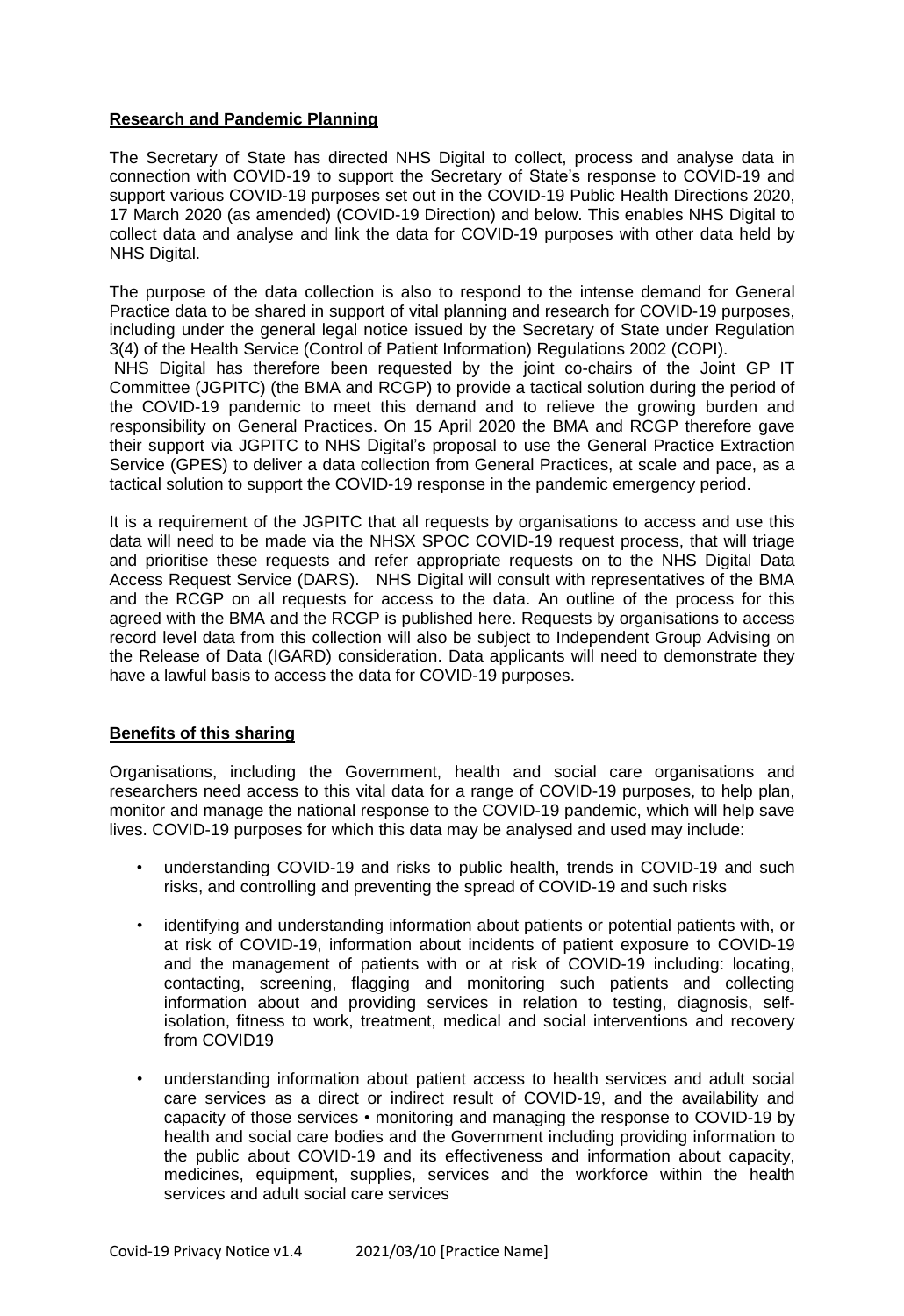- • delivering services to patients, clinicians, the health services and adult social care services workforce and the public about and in connection with COVID-19, including the provision of information, fit notes and the provision of health care and adult social care services; and
- research and planning in relation to COVID-19.

 Data may be analysed and linked to other data held by NHS Digital or held by other organisations to which access to the data is granted for COVID-19 purposes, through the process described above.

 Data will be collected nationally from all GP Practices by NHS Digital every fortnight. All requests to access this data will be triaged through the NHSX SPOC COVID-19 request process and assessed and fulfilled by NHS Digital through DARS. This will significantly reduce the burden on General Practice at a time when demand on resources is high, enabling General Practice to focus on delivering health care and support to patients. It will also reduce compliance burden and risk for General Practice associated with sharing data and complying with the terms of the general legal notice issued under COPI, which applies to General Practices.

### **Legal Basis for this collection**

 NHS Digital has been directed by the Secretary of State under section 254 of the 2012 Act under the COVID-19 Direction to establish and operate a system for the collection and analysis of the information specified for this service: GPES Data for Pandemic Planning and Research (COVID-19). A copy of the COVID-19 Direction is published here: 2020. <https://digital.nhs.uk//about-nhs-digital/corporate-information-and-documents/directions>anddata-provision-notices/secretary-of-state-directions/covid-19-public-health-directions-

2020.<br>Details of the information to be collected can be found on the NHS Digital website – Specification of this DPN. Type 1 objections will be upheld in collecting this data from General Practices and therefore the data for those patients who have registered a Type 1 objection with their GP will not be collected. The Type 1 objection prevents an individual's personal identifiable confidential information from being shared outside of their GP Practice except when it is being used for the purposes of their direct care. The National Data Opt-Out will not apply to the collection of the data, as this is a collection which is required by law.

 This information is required by NHS Digital under section 259(1)(a) of the 2012 Act to comply with the COVID-19 Direction. In line with section 259(5) of the 2012 Act, all organisations in England that are within the scope of this Notice, as identified below under Health and Social Care Bodies within the scope of the collection, must comply with the requirement and provide information to NHS Digital in the form, manner and for the period specified in this Notice. This Notice is issued in accordance with the procedure published as part of NHS Digital's duty under section 259(8) of the 2012 Act.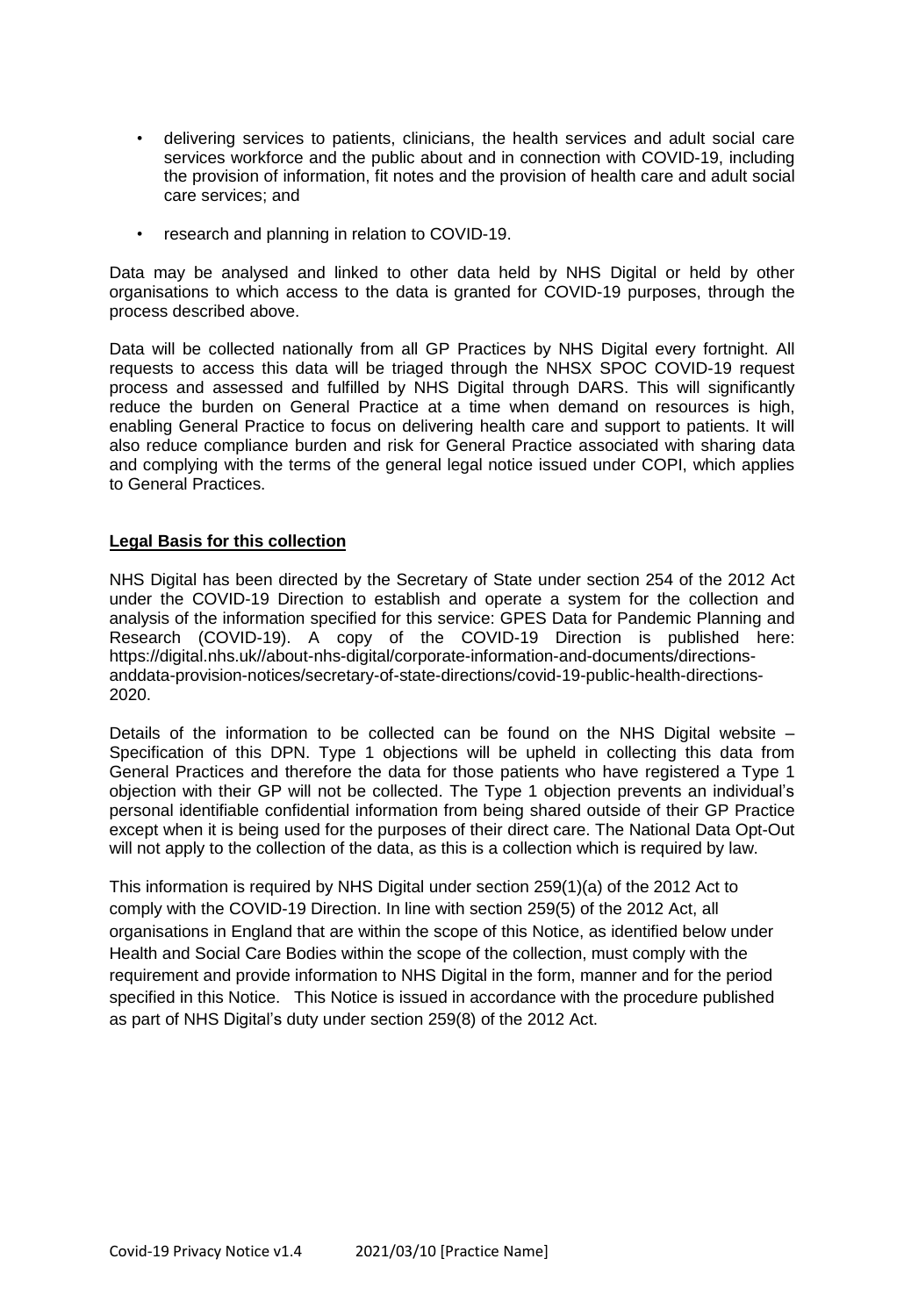In August 2020, the NHS announced that the seasonal national flu immunisation programme criteria for 2020 - 2021 will be expanded to include patients on the SPL. Therefore, to provide information that will support the identification of patients at moderate or high risk of complications from flu, a revision to the weekly extract of data has taken place. This, version three of the extract for the purpose of maintaining and updating the SPL, will continue until the expiry of the COVID-19 Direction. This is currently 31 March 2022 but will be reviewed in September 2020 and every six months thereafter. The frequency of the data collection may change in response to demand.

| Data collection extracted on a weekly basis<br>week commencing 13 April 2020                                                                                                                                                                                                                                                                                                                                                                                                                                                                                                                                                                                                                                                                                                                                                                                                                                                                                                                                                                                                                                                                                                                                               | Revised weekly data collection. The first<br>collection is due week commencing 28<br>September 220                                                                                                                                                                                                                                                                                                                                                                                                                                                                                                                                                                                                                                                                                                                                                                                                                                                                                                                                                                                                                                                                                                                                                                                                                       |
|----------------------------------------------------------------------------------------------------------------------------------------------------------------------------------------------------------------------------------------------------------------------------------------------------------------------------------------------------------------------------------------------------------------------------------------------------------------------------------------------------------------------------------------------------------------------------------------------------------------------------------------------------------------------------------------------------------------------------------------------------------------------------------------------------------------------------------------------------------------------------------------------------------------------------------------------------------------------------------------------------------------------------------------------------------------------------------------------------------------------------------------------------------------------------------------------------------------------------|--------------------------------------------------------------------------------------------------------------------------------------------------------------------------------------------------------------------------------------------------------------------------------------------------------------------------------------------------------------------------------------------------------------------------------------------------------------------------------------------------------------------------------------------------------------------------------------------------------------------------------------------------------------------------------------------------------------------------------------------------------------------------------------------------------------------------------------------------------------------------------------------------------------------------------------------------------------------------------------------------------------------------------------------------------------------------------------------------------------------------------------------------------------------------------------------------------------------------------------------------------------------------------------------------------------------------|
| All patients with defined long-term medical<br>conditions which pose a COVID-19 risk,<br>identified as clinically extremely vulnerable<br>that<br>risk and/or<br>drug<br>on<br>certain<br>to<br>treatments as below:<br>Medical Conditions that provide information<br>on clinically vulnerable patients<br>Severe asthma and dust related<br>lung disease with relevant treatment<br>in the last 12 months (asthma<br>treatment & prednisolone OR high<br>dose cortiscosteroid safety card)<br>COPD emphysema, and associated<br>٠<br>with<br>diseases<br>relevant<br>lung<br>treatment in the last 12 months<br>(COPD drugs OR high dose high<br>dose cortiscosteroid safety card<br>Non-asthma<br>non-COPD<br>and<br>$\bullet$<br>respiratory disease<br>Cancer(haem and others)<br>Genetic, metabolic or autoimmune<br>disease<br>Immunosuppression drugs in the<br>٠<br>last 12 months<br>Flu-like symptoms or respiratory<br>tract infections from 1 November<br>2019<br>Transplants<br>with<br>severe<br>Immunosuppression drug treatment<br>in the last 12 months<br>Pregnant in last 9 months<br>Patients designated separately as at<br>٠<br>COVID-19<br>risk<br>from<br>using<br>high/medium/low risk SNOWED CT | All patients with defined long-term medical<br>conditions which pose a COVID-19 risk,<br>clinically<br>identified<br>extremely<br>as<br>vulnerable/potentially clinically vulnerable to<br>that risk and/or on certain drug treatments<br>as below:<br>Medical Conditions that provide information<br>on clinically vulnerable patients<br>Severe asthma and dust related<br>lung disease with relevant treatment<br>in the last 12 months (asthma<br>treatment & prednisolone OR high<br>dose cortiscosteroid safety card)<br>COPD emphysema, and associated<br>with<br>diseases<br>relevant<br>lung<br>treatment in the last 12 months<br>(COPD drugs OR high dose high<br>dose cortiscosteroid safety card<br>Non-asthma<br>non-COPD<br>and<br>$\bullet$<br>respiratory disease<br>Cancer(haem and others)<br>$\bullet$<br>Genetic, metabolic or autoimmune<br>disease<br>Immunosuppression drugs in the<br>$\bullet$<br>last 12 months<br>Flu-like symptoms or respiratory<br>$\bullet$<br>tract infections from 1 November<br>2019<br>Transplants<br>with<br>severe<br>$\bullet$<br>Immunosuppression drug treatment<br>in the last 12 months<br>Pregnant in last 9 months<br>No change<br>Patients designated separately as at<br>$\bullet$<br>from<br>COVID-19<br>risk<br>using<br>high/medium/low risk SNOWED CT |
| Codes, for example                                                                                                                                                                                                                                                                                                                                                                                                                                                                                                                                                                                                                                                                                                                                                                                                                                                                                                                                                                                                                                                                                                                                                                                                         | Codes, for example<br>No change                                                                                                                                                                                                                                                                                                                                                                                                                                                                                                                                                                                                                                                                                                                                                                                                                                                                                                                                                                                                                                                                                                                                                                                                                                                                                          |
| Patients with a COVID-19 activity code                                                                                                                                                                                                                                                                                                                                                                                                                                                                                                                                                                                                                                                                                                                                                                                                                                                                                                                                                                                                                                                                                                                                                                                     | Patients with a COVID-19 activity code                                                                                                                                                                                                                                                                                                                                                                                                                                                                                                                                                                                                                                                                                                                                                                                                                                                                                                                                                                                                                                                                                                                                                                                                                                                                                   |
|                                                                                                                                                                                                                                                                                                                                                                                                                                                                                                                                                                                                                                                                                                                                                                                                                                                                                                                                                                                                                                                                                                                                                                                                                            | No change                                                                                                                                                                                                                                                                                                                                                                                                                                                                                                                                                                                                                                                                                                                                                                                                                                                                                                                                                                                                                                                                                                                                                                                                                                                                                                                |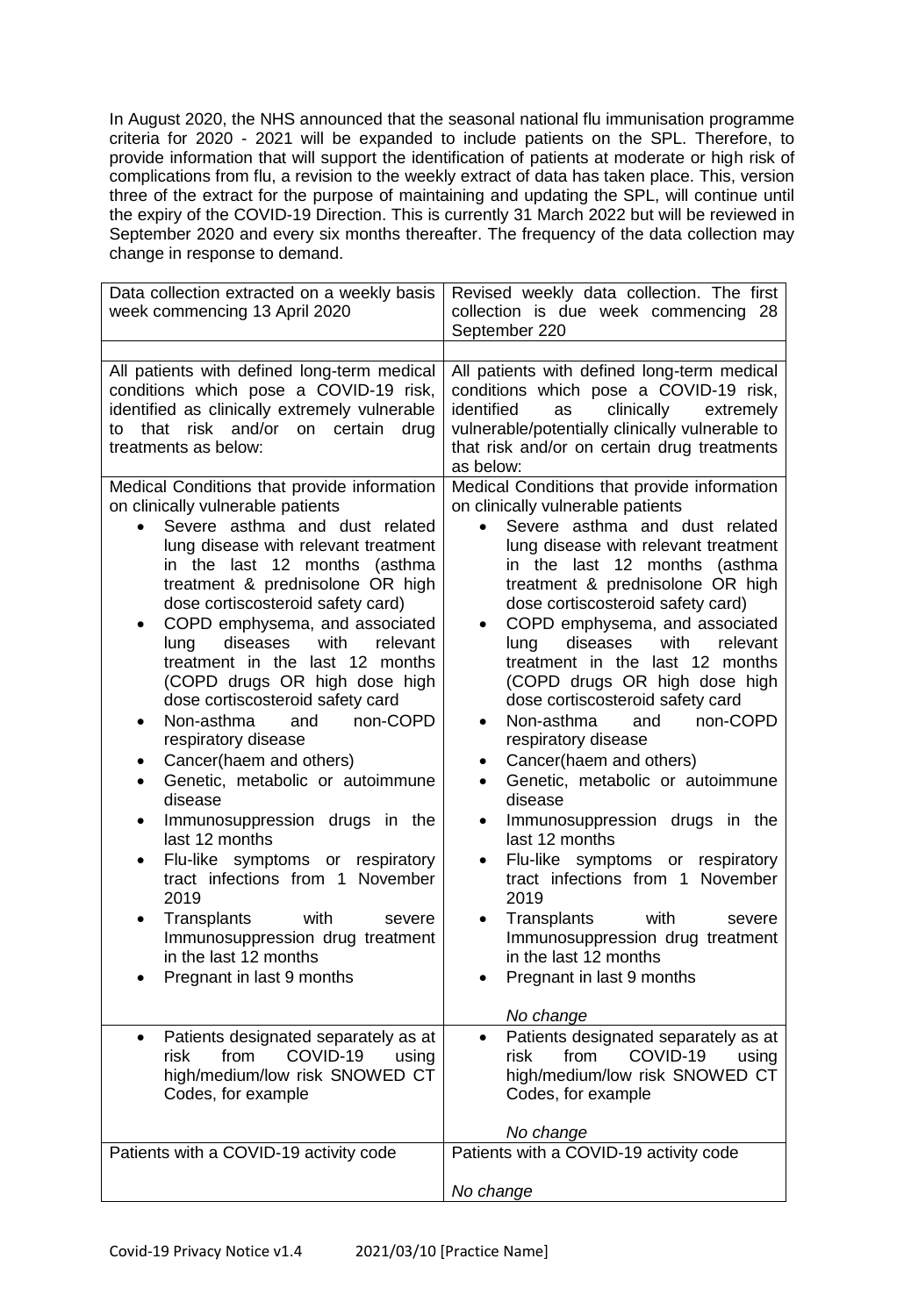| Clinically vulnerable patients (eligible for                                         |
|--------------------------------------------------------------------------------------|
| seasonal flu vaccination)                                                            |
| <b>Chronic Respiratory disease</b><br>$\bullet$                                      |
| Unresolved asthma<br>with<br>recent<br>$\bullet$                                     |
| asthma drug treatment (in the last                                                   |
| 12 months) or has ever had an                                                        |
| emergency hospital admission due                                                     |
| to asthma                                                                            |
| Chronic heart disease<br>$\bullet$                                                   |
| Unresolved chronic kidney disease<br>$\bullet$                                       |
| stage3,4 and 5                                                                       |
| Unresolved diabetes mellitus<br>$\bullet$                                            |
| Unresolved<br>immunosuppression                                                      |
| diagnosis                                                                            |
| Immunosuppression procedure<br>in<br>$\bullet$                                       |
| the last 12 months                                                                   |
| <b>Chronic Liver disease</b><br>$\bullet$                                            |
| Chronic neurological disease<br>$\bullet$                                            |
| Pregnant in the last 9 months<br>$\bullet$                                           |
| (different<br>cluster<br>to<br>clinically                                            |
| extremely vulnerable group)                                                          |
| In patients aged 16 and over: BMI<br>$\bullet$                                       |
| of 40+ in the last 12 months                                                         |
| In patients aged 16 and over: Latest<br>٠                                            |
| BMI in the last 3 years was 40+<br>disability<br>(including<br>Learning<br>$\bullet$ |
| Down's)                                                                              |
| Has a "requires flu vaccination" code<br>$\bullet$                                   |
| Identified as a healthcare worker in<br>$\bullet$                                    |
| the last 12 months                                                                   |
| Household<br>of<br>contact<br>an<br>$\bullet$                                        |
| immunocompromised individual                                                         |
| Other Potentially clinically Vulnerable                                              |
| patients                                                                             |
| Unresolved hypertension                                                              |
| Pulmonary hypertension<br>$\bullet$                                                  |
| Dementia<br>$\bullet$                                                                |
| Systemic lupus<br>$\bullet$                                                          |
| Discoid and non-systemic lupus<br>$\bullet$                                          |
| Psoriasis                                                                            |
| Rheumatoid arthritis and associated                                                  |
| disorders                                                                            |
| Additional Data items for Patients from the                                          |
| above groups                                                                         |
| Latest ethnic category code (all<br>$\bullet$                                        |
| groups)                                                                              |
| Earliest code indicating that the<br>patient has died (all groups)                   |
| Latest smoking status (all groups)<br>$\bullet$                                      |
| Blood pressure from the last 2 years                                                 |
| (all groups)                                                                         |
| In patients aged 16 and over: all                                                    |
| BMI and weight in last 5 years plus                                                  |
| height (all groups)                                                                  |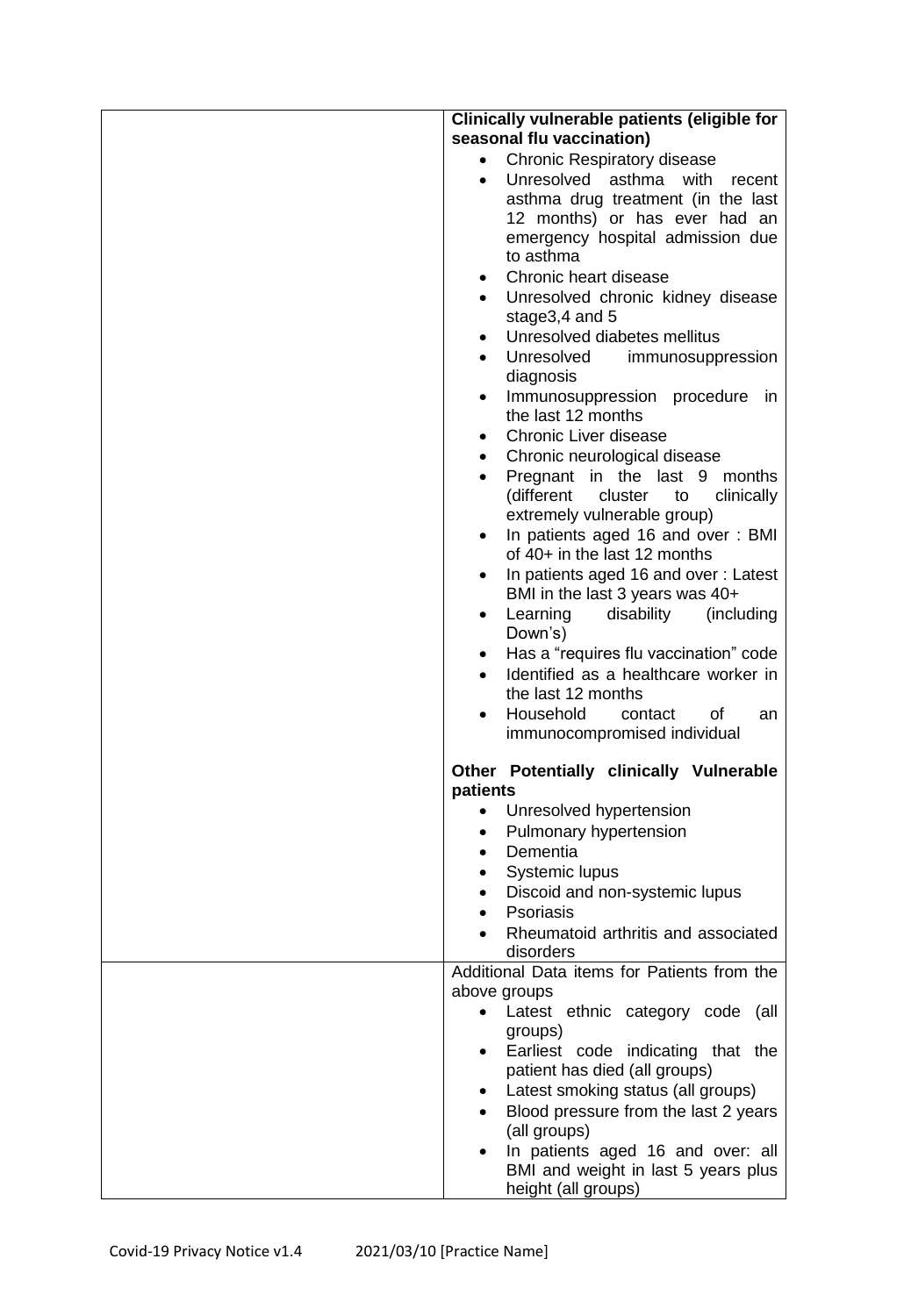| • IFCC-HbA1c in the last 2 years (for<br>diabetic patients in the flu group<br>only)                       |
|------------------------------------------------------------------------------------------------------------|
| COPD resolved<br>Latest<br>and<br>$\bullet$<br><b>COPD</b><br>admission codes<br>(for                      |
| Patients in the clinically extreme<br>vulnerable group only)                                               |
| • ACE inhibitors, ARBs and non-<br>steroidal anti-inflammatory drugs in<br>the last 12 months (all groups) |
| Latest asthma emergency<br>$\bullet$<br>asthma<br>admission codes (for<br>patients in flu group only)      |
| • Asthma-related drug treatments in<br>the last 12 months (for asthma<br>patients in the flu group only)   |

 The Secretary of State has directed NHS Digital to collect, process and analyse data in connection with COVID-19 to support the Secretary of State's response to COVID-19 and support various COVID-19 purposes set out in the COVID-19 Public Health Directions 2020, 17 March 2020 (COVID-19 Direction) (as amended) (COVID-19) Direction) and below. This enables NHS Digital to collect data and analyse and link the data for COVID-19 purposes with other data held by NHS Digital. The rationale for changing the data extraction is that the initial data collection was based on an existing specification for flu vaccination eligibility. This data extraction was then refined in order to more accurately reflect the patients who are clinically extremely vulnerable to COVID-19 and also to minimise the data we are collecting. A further refinement of the data extraction has taken place leading to the inclusion of new data being extracted. This will provide information to inform vaccination programmes. This General Practice Extraction

 Service (GPES) data will be extracted weekly and be used to assist in producing a weekly update of the SPL. The objective of this collection is on an ongoing basis to identify patients registered at General Practices who may be: • clinically extremely vulnerable if they contract COVID-19 • at moderate or high risk of complications from flu or COVID-19. The data collected will be analysed and linked with other data NHS Digital or other organisations hold to identify: • a list of clinically extremely vulnerable patients who will be advised to take shielding measures to protect themselves. Advice given to these patients has been vulnerable-persons-from-covid-19#what-do-we-mean-by-extremelyvulnerable • a list of patients at moderate or high risk of complications from flu to inform the flu call/recall vaccination programme. published by Public Health England and is available here: <https://www.gov.uk/government/publications/guidance-on-shielding-and-protectingextremely>vulnerable-persons-from-covid-19/guidance-on-shielding-and-protectingextremely-

information [21\\_20200805.pdf](https://www.england.nhs.uk/wpcontent/uploads/2020/05/Letter_AnnualFlu_2020-21_20200805.pdf) vaccination programme.<br>Further information on the flu programme can be found here: [https://www.england.nhs.uk/wpcontent/uploads/2020/05/Letter\\_AnnualFlu\\_2020-](https://www.england.nhs.uk/wpcontent/uploads/2020/05/Letter_AnnualFlu_2020-21_20200805.pdf)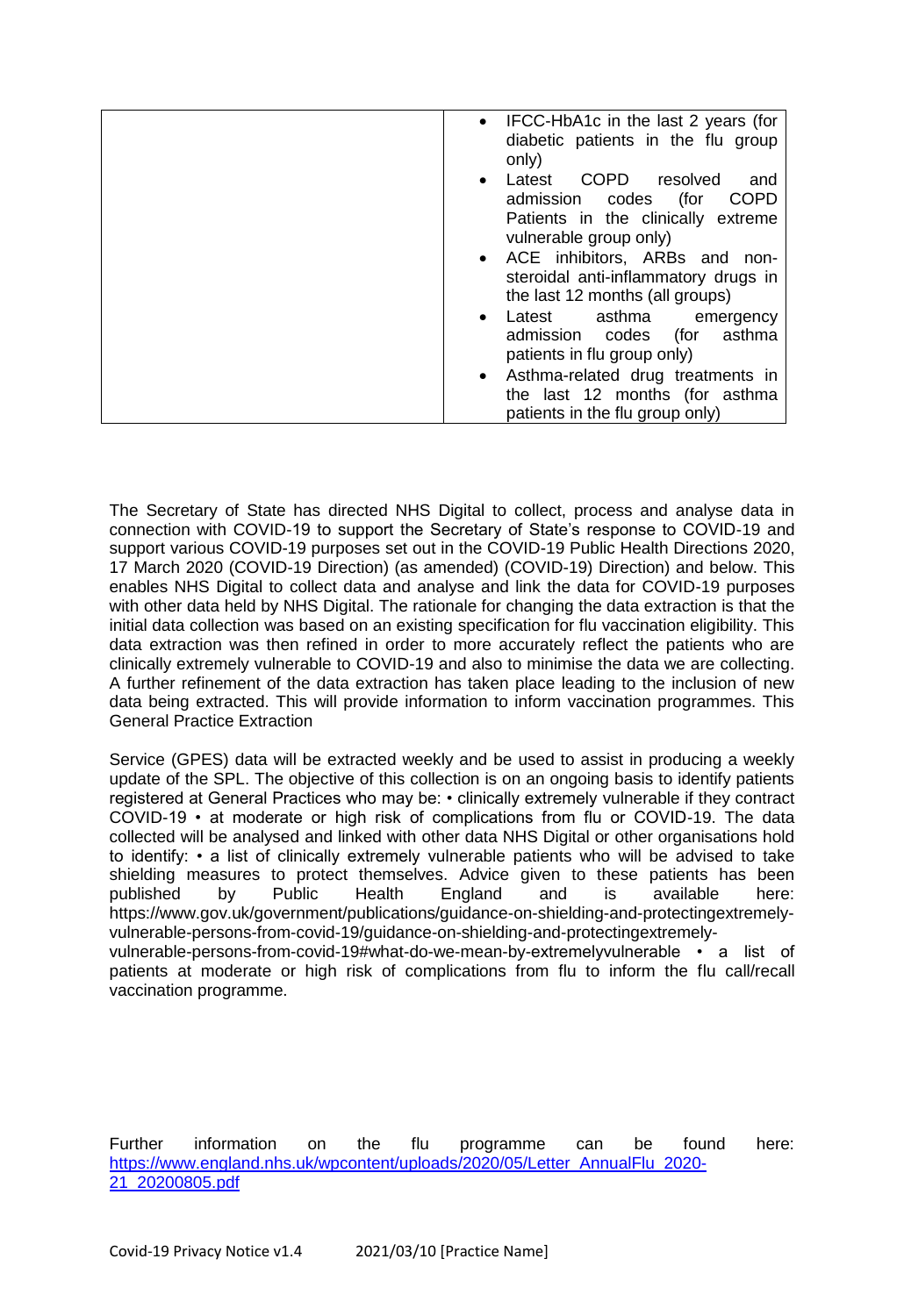The extract may also be used for future direct care purposes relating to the COVID-19 outbreak. The methodology NHS Digital has used to produce the SPL is explained in detail and is published on the NHS Digital SPL website page here:

<https://digital.nhs.uk/coronavirus/shielded-patient-list> Patients

 added to the SPL will be contacted by post, email (and/or SMS message where this is necessary) by the NHS on behalf of the Chief Medical Officer, Chris Whitty, to:

 • advise of the measures they can take to reduce their risk of contracting the virus and sign- post them to the Extremely Vulnerable Persons service operated by gov.uk at https://www.gov.uk/coronavirus-extremely-vulnerable

<u>https://www.gov.uk/coronavirus-extremely-vulnerable</u><br>• offer a flu vaccination or to contact non-responders who remain unvaccinated (as per NHS England specifications for the service). The SPL will also be used to inform GPs of their individual patients on the SPL, by flagging those patient records on GP patient record systems. The SPL will be shared with a variety of other organisations involved in the care and support of those patients and for planning, commissioning and research purposes associated with COVID-19. Full details of those with whom information has been shared can be found on the NHS Digital SPL website here:

[https://digital.nhs.uk/coronavirus/shielded-patient-list/distribution.](https://digital.nhs.uk/coronavirus/shielded-patient-list/distribution)

 Requests by organisations to access record level data from this collection will be subject to Independent Group Advising on the Release of Data (IGARD) consideration. Data applicants will need to demonstrate they have a lawful basis to access the data for COVID-19 purposes.

#### **Benefits of the collection**

 Organisations, including Government, health and social care organisations need to access this vital data for a range of COVID-19 purposes, to help plan, monitor and manage the national response to the COVID-19 pandemic, which will help save lives. COVID-19 purposes for which this data may be analysed and used may include: • understanding COVID-19 and risks to public health, trends in COVID-19 and such risks, and controlling and preventing the spread of COVID-19 and such risks • identifying and understanding information about patients or potential patients with, or at risk of COVID-19, information about incidents of patient exposure to COVID-19 and the management of patients with or at risk of COVID-19 including: locating, contacting, screening, flagging and monitoring such patients and collecting information about and providing services in relation to testing, diagnosis, self-isolation, fitness to work, treatment, medical and social interventions and recovery from COVID19. Data will be analysed and linked to other data held by NHS Digital or held by other organisations to which access to the data is granted for COVID-19 purposes, through the process described above. Data will be collected nationally from all General Practices by NHS Digital every week. All requests to access this data will be through Data Access Request Service (DARS). This will significantly reduce the burden on General Practice at a time when demand on resources is high, enabling General Practice to focus on delivering health care and support to patients. It will also reduce compliance burden and risk for General Practice associated with sharing data and complying with the terms of the general legal notice issued under the National Health Service (Control of Patient Information Regulations) 2002 (COPI), which applies to General Practices Patients facing the greatest risk if they contract COVID-19 and/or are in the moderate to high risk of complications from flu:

• will be identified and known to health organisations

• will have a greater awareness of the recommended preventative shielding measures

• will be able to follow clear advice